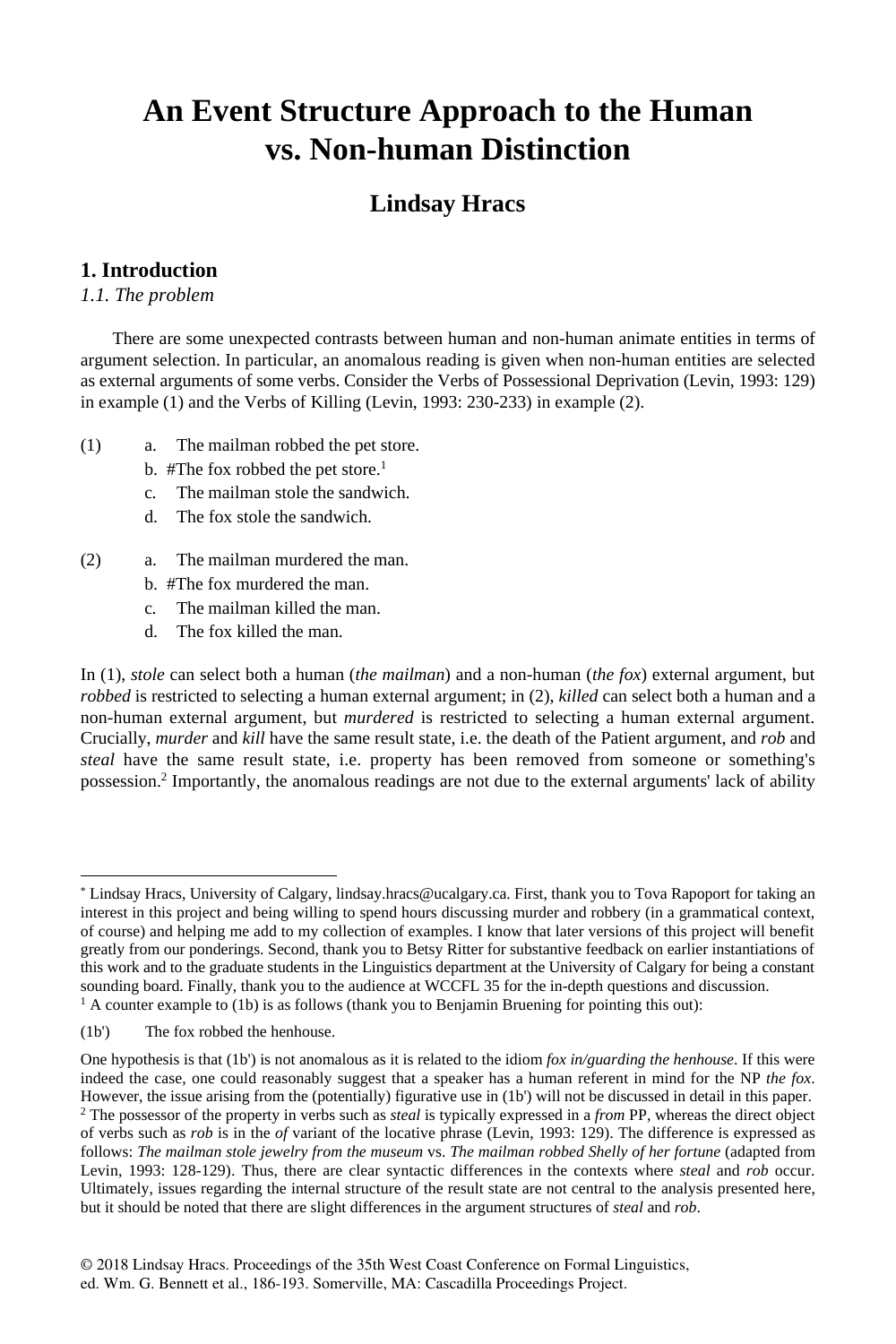to bring about the results states; this notion centres around an entity's *teleological capability*, or "the inherent qualities and abilities of the entity to participate in the eventuality denoted by the predicate" (Folli & Harley, 2008: 191, following Higginbotham, 1997). Additionally, it is important to note that *the fox* was deliberately chosen as a non-human entity for examples in this paper, (1) to ensure the nonhuman entity is teleologically capable of bringing about the result state of the verbs in question, and (2) to account for the anthropomorphizing of companion animals like *dog* (for a discussion see Epley et al., 2007; Gallagher, 2016; Morris et al., 2000; among others).3

Traditional analyses of argument selection, which rely on theta-role assignment as a primary mechanism, do not account for the selectional restrictions seen above. Specifically, the external arguments in (1) and (2) are equivalent in terms of agency. In fact, employing Dowty's (1991) protoroles, an approach to defining theta-roles that specifies a prototype as well as allows for different degrees of membership, does not provide a finer-grained distinction between *the mailman* and *the fox*. Consider the examples in (3):

#### (3) Agent Proto-Role

- a. *volition*/*intention*
	- The mailman intentionally took the sandwich./The fox intentionally took the sandwich.
- b. *sentience*/*perception* The mailman saw the rabbit./The fox saw the rabbit.
- c. *causation* The mailman caused the farmer to worry (when his mail truck got stuck in a ditch)./ The fox caused the farmer to worry (when it started circling the chicken coop).
- d. *movement* The mailman walked through the park./The fox walked through the park.
- e. *independent existence* (referent is de re) The mailman fears loud noises./The fox fears loud noises.

(adapted from Dowty, 1991: 573)

The minimal pairs in (3a-e) show that the external arguments *the mailman* and *the fox* exhibit the same distribution in relation to the properties of the Agent proto-role, suggesting that both should be able to be selected as external arguments for the verbs *rob* and *murder*. However, as seen (1b) and (2b), there is a requirement for a human animate entity to be selected. Ultimately, approaches involving theta-role assignment alone do not account for the selectional restrictions shown above.

#### *1.2. An overview of the proposal*

 $\overline{a}$ 

The approach presented in this paper is designed to answer the following question: *how is the requirement for a human external argument encoded in the grammar of English?* I argue that an event structure analysis can account for humanness restrictions in argument selection. In particular, I propose a tripartite event structure which includes a planning subevent, and suggest that the ability to plan is grammaticalized as a strictly human property. In other words, I argue that for English speakers, nonhuman entities are not represented as having the teleological capability of creating a plan.<sup>4</sup>

In the following section I explore *intention* in more detail, and argue that human and non-human entities differ in the type of intention that can be attributed to them. Specifically, I show that there are

<sup>&</sup>lt;sup>3</sup> On a related note, Susanne Carroll (personal communication, July 2017) points out that the claims made in this paper should be situated around a discussion of ecology and Theory of Mind. However, due to space constraints I will explore a subset of the semantic issues in isolation, and leave this discussion for future work.

<sup>4</sup> Investigating whether non-human entities are endowed with the ability to plan is beyond the scope of this paper. Instead, the discussion in this paper focuses on how the grammar of English reflects English speakers' conceptualization of planning as an ability that non-human entities do not possess. As Tenny (1994: 131) puts it: "it is not a search for the nature of events as temporal entities *in the world*. It is a search for the nature of events as temporal entities *in natural language*."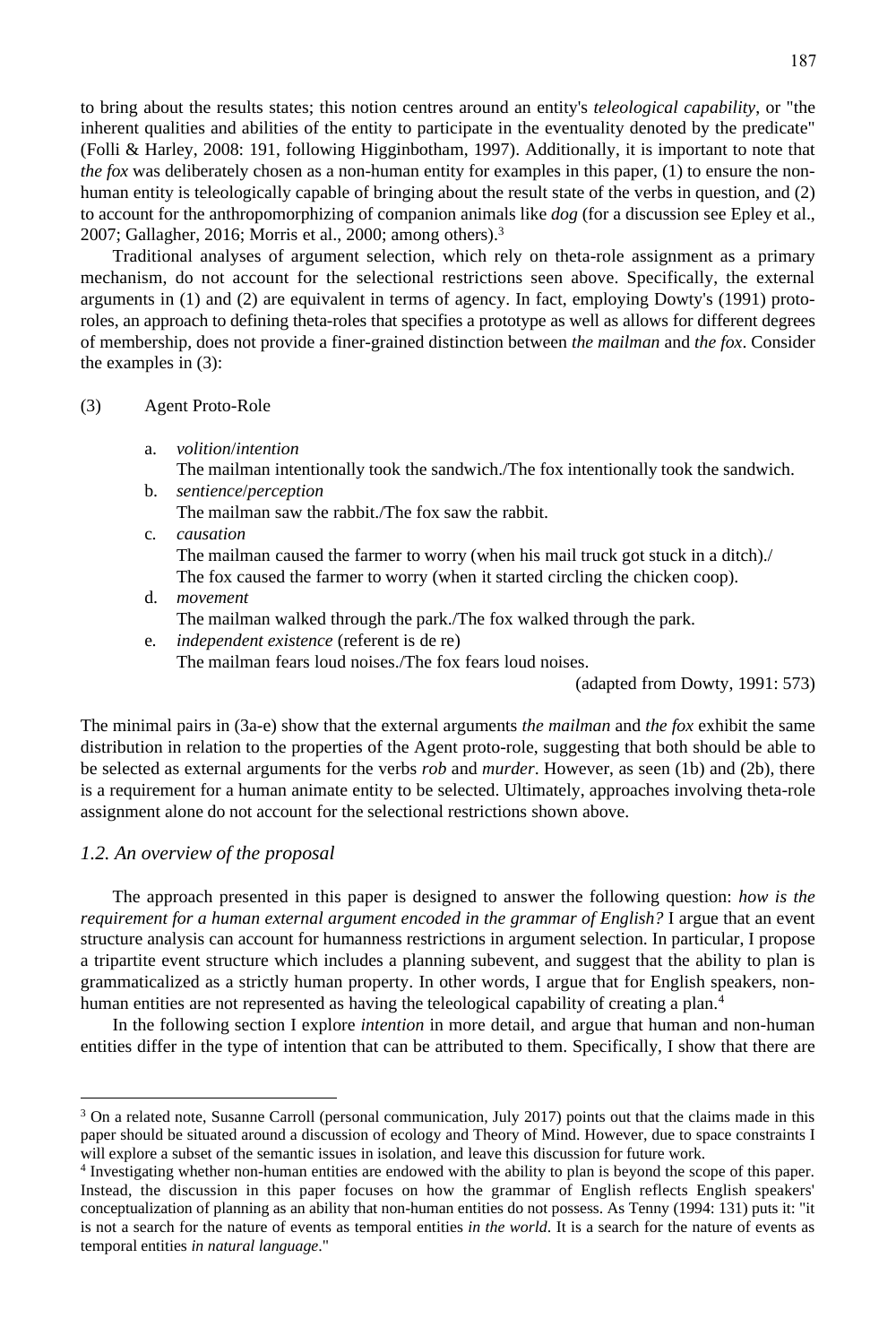two types of intention: *intention as acting to bring about a result* (INT1) and *intention as planning*  $(INT<sub>2</sub>)$ . I demonstrate that  $INT<sub>1</sub>$  is an attribute of both human and non-human entities, but  $INT<sub>2</sub>$  is an attribute only human entities possess.

## **2. An exploration of planning and intention**

*2.1. Planning as a means of accounting for selectional restrictions*

The event structure approach to humanness restrictions presented in this paper centres around *planning* being encoded as a strictly human property. Consider the examples in (4).

- (4) a. The mailman planned to kill the man.
	- b. #The fox planned to kill the man.<sup>5</sup>
	- c. The mailman planned to steal the sandwich.
	- d. #The fox planned to steal the sandwich.

Recall that (1) and (2) showed both *kill* and *steal* can take non-human external arguments. The examples in (4), however, show that modifying the proposition with an overt planning event results in anomalous readings when the external argument is a non-human entity. Furthermore, introducing a time-lag between planning and action reinforces the claim that non-human entities are conceptualized as not having the ability to plan.

- (5) a. Yesterday, the mailman planned to kill the man today.
	- b. #Yesterday, the fox planned to kill the man today.
	- c. Yesterday, the mailman planned to steal the sandwich today.
	- d. #Yesterday, the fox planned to steal the sandwich today.

#### *2.2. Two types of intention*

The examination of Dowty's (1991) Agent proto-role above (see (3)) showed that simply subscribing to theta-role assignment does not account for the selectional restrictions of some verbs in English. Crucially, however, Dowty (1991: 572) states that the list of properties which make up the Agent proto-role is not exhaustive and not exempt from further partitioning. In other words, one could potentially add to the list of properties Dowty puts forth, or break down existing properties in a way that allows for a finer-grained distinction. Rather than add to the list of properties, the approach presented here makes use of a reanalysis of *intention*. In effect, specifying two different types of intention, each with a corresponding event structure, can account for the humanness restrictions presented in the previous section. The two types of intention are characterized as follows:

*Intention as acting to bring about a result*  $(INT<sub>1</sub>):$ An entity initiates an action with the intention of generating a specific result state.

*Intention as planning* (INT<sub>2</sub>): An entity plans to initiate an action with the intention of generating a specific result state.

The details of  $INT<sub>1</sub>$  and  $INT<sub>2</sub>$  in terms of event structure are explored in more detail in the following section. Nonetheless, it is important to note that the crucial difference between  $INT<sub>1</sub>$  and  $INT<sub>2</sub>$  is that the event structure corresponding to  $INT<sub>2</sub>$  includes a planning subevent, making it tripartite in nature.

<sup>&</sup>lt;sup>5</sup> Note that if we take world knowledge into consideration and switch out the Patient argument in (4b) for an entity that a fox is more likely to kill, e.g. a rabbit, we are still left with an anomalous reading. This is shown in (4b') below:

<sup>(4</sup>b') #The fox planned to kill the rabbit.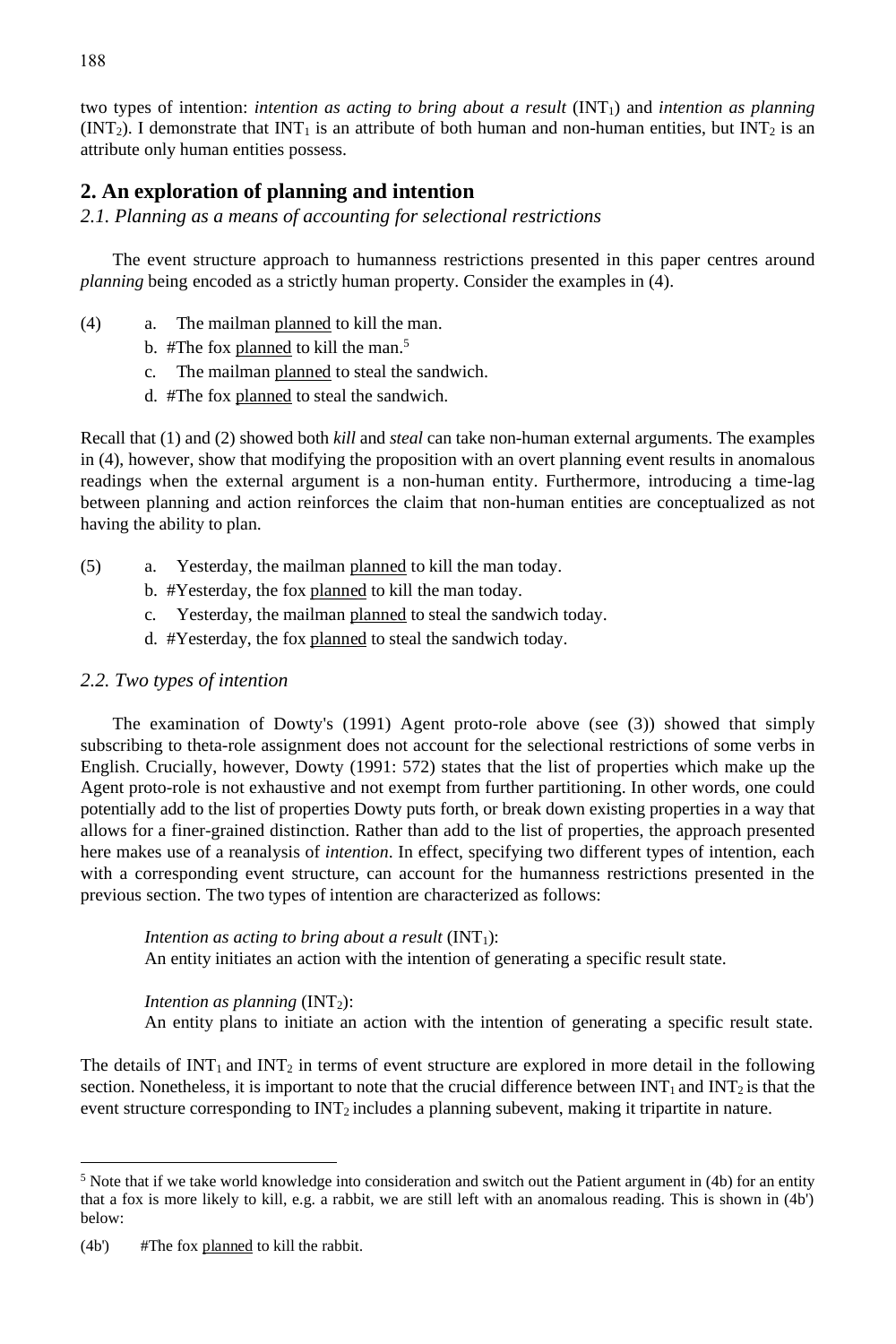#### **3. Planning in event structure**

Investigations into event structure are often from perspective of the syntax-(lexical)semantics interface. Additionally, event structure is frequently discussed in terms of the semantic decomposition of events, however, the subevents which make up an event structure correspond to both the semantic and syntactic structure of a sentence (Tenny, 1994: 133). In other words, discussions of event structure can be framed in terms of both lexical-semantics and predicate-argument structure.

#### *3.1. A brief overview of event structure*

Event structures, along with the subevents that they are composed of, are represented by event templates. Event templates are not based on empirical evidence; instead, event templates are designed to reflect the relationship between a verb's meaning and its corresponding syntactic structure (McKoon & Macfarland, 2002: 8). Essentially, event templates are tools that are used to model the representation of lexical entries.

I assume four basic event types--*States*, *Activities*, *Achievements*, and *Accomplishments* (Vendler, 1957, 1967; Rappaport Hovav & Levin, 1998: Levin 1999; inter alia)--each of which corresponds to a specific event structure template. The templates can be seen in (6).

#### (6) Event Structure Templates

- a. State: [*x* <*STATE>*]
- b. Activity: [*x* ACT <MANNER>]
- c. Achievement: [BECOME [*x* <*STATE>*]]
- d. Accomplishment: [[*x* ACT <MANNER>] CAUSE [BECOME [y <*STATE>*]]] 6

Each event structure template in (6) has a unique set of predicates. The elements *x* and *y* should be understood as variables that stand for the arguments. Examples and paraphrases of the event structures in (6) are shown in (7).

- (7) Paraphrases of Event Structure Templates
	- a. State: *x* was in the particular state, as represented by <*STATE>* Dale wanted coffee.  $\rightarrow$  [*Dale* <WANT OF COFFEE>] paraphrase: 'Dale was in the state of wanting coffee'
	- b. Activity:  $x$  was engaged in the activity specified by  $\langle$ MANNER $\rangle$ Audrey danced. → [*Audrey* ACT <DANCE>] paraphrase: 'Audrey was engaged in the activity of dancing'
	- c. Achievement: *x* arrived at a particular state, as represented by <*STATE>* Laura died. [BECOME [*Laura* <*DEAD>*]] paraphrase: 'Laura arrived at the state of being dead'
	- d. Accomplishment: *x* was engaged in the activity specified by  $\leq$ MANNER $\geq$ , which caused *y* to attain a particular state, as represented by <*STATE>* Ed wrote a letter. → [[*Ed ACT* <WRITE>] CAUSE [BECOME [*letter* <*WRITTEN*>]]] paraphrase: 'Ed was engaged in the activity of writing, which caused a letter to arrive at the state of being written'

<sup>&</sup>lt;sup>6</sup> Rappaport Hovav & Levin (1998) suggest that Accomplishments, depending on their ontological type, can also be represented by the following event structure template: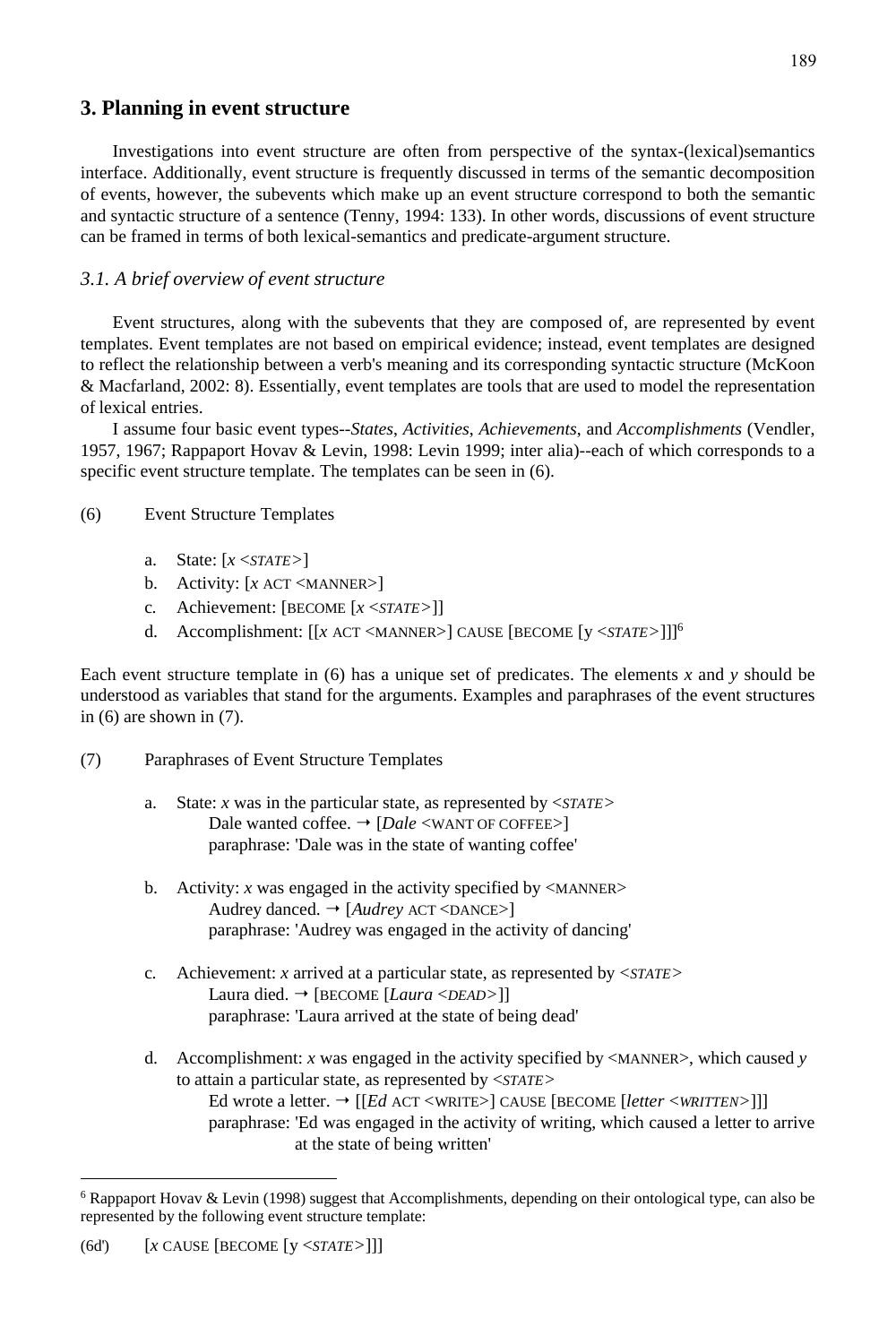The <MANNER> elements in the above event structure templates are not specified. In fact, the content of the <MANNER> element in a template is stipulated by additional lexical content of the verb in question (Rappaport Hovav & Levin, 1998; Levin 1999). Manner in verbs such as *kill* (or *murder*, *steal*, and *rob*) is not lexicalized; the result state can be brought about by any number of different activities. Compare this to a verb like *stab*, in which the manner is specified as <STAB>.

- (8) The mailman killed the man. [[*The mailman* ACT <MANNER>] CAUSE [BECOME [*the man* <*DEAD>*]]]
- (9) The mailman stabbed the man. [[*The mailman* ACT <STAB>] CAUSE [BECOME [*the man* <*STABBED>*]]]

The example in (8) can be paraphrased as '*the mailman* was engaged in some activity, ACT, which caused *the man* to arrive at the state of being dead'. Notice that the nature of the activity, or manner, has not been specified. Alternatively, (9) can be paraphrased as '*the mailman* was engaged in the activity of stabbing, STAB, which caused *the man* to arrive at the state of being stabbed'. In (9), the manner of the verb is lexicalized and thus specified in the event structure template. Crucially, the result state in (9) reflects that of the specific activity the external argument was in engaged in. That is to say, it is uncertain from the proposition alone if the activity resulted in the death of the Patient argument, so the result state is lexicalized as 'the state of being stabbed'.

#### *3.2. A tripartite event structure*

The next step is to determine where to introduce a planning subevent in the event structure templates. Achievements, in particular, cannot include a planning subevent because the external arguments of Achievement predicates *react* instead of *act*. This can be seen in (10).

- (10) a. #The mailman planned to recognize the man in the park.
	- b. #The mailman planned to realize he dropped his keys.

Achievements like *recognize* and *realize* are construed as instantaneous, which is why an anomalous reading is given when an overt planning event is used to modify the proposition. Moreover, if planning cannot be included in the event structure of Achievements, and planning is indeed a mental capability encoded in the grammar of English, there should be no humanness restriction in Achievements. Consider the examples in (11).

- (11) a. The mailman recognized the man in the park.
	- b. The fox recognized the man in the park.
	- c. The mailman realized he dropped his keys.
	- d. The fox realized it dropped its prey.

Notice that the Achievement verbs *recognize* and *realize* do not display any humanness restrictions, which is what we would expect if planning cannot logically be included as part of the event structure of such verbs.

Unlike States, Activities, and Achievements, which are considered to have a simple event structure comprised of a single subevent, Accomplishments are considered to have a complex event structure consisting of a causing subevent and a resulting subevent, making them bipartite in nature (Rappaport Hovav & Levin, 1998; Levin, 1999; and Levin & Rappaport Hovav, 1999). As shown in (6d), Accomplishments have an ACT predicate as part of the causing subevent. Building upon this structure, I argue that verbs that require a human external argument necessarily include a planning subevent, resulting in a tripartite structure. The proposed event structure template can be seen in (12).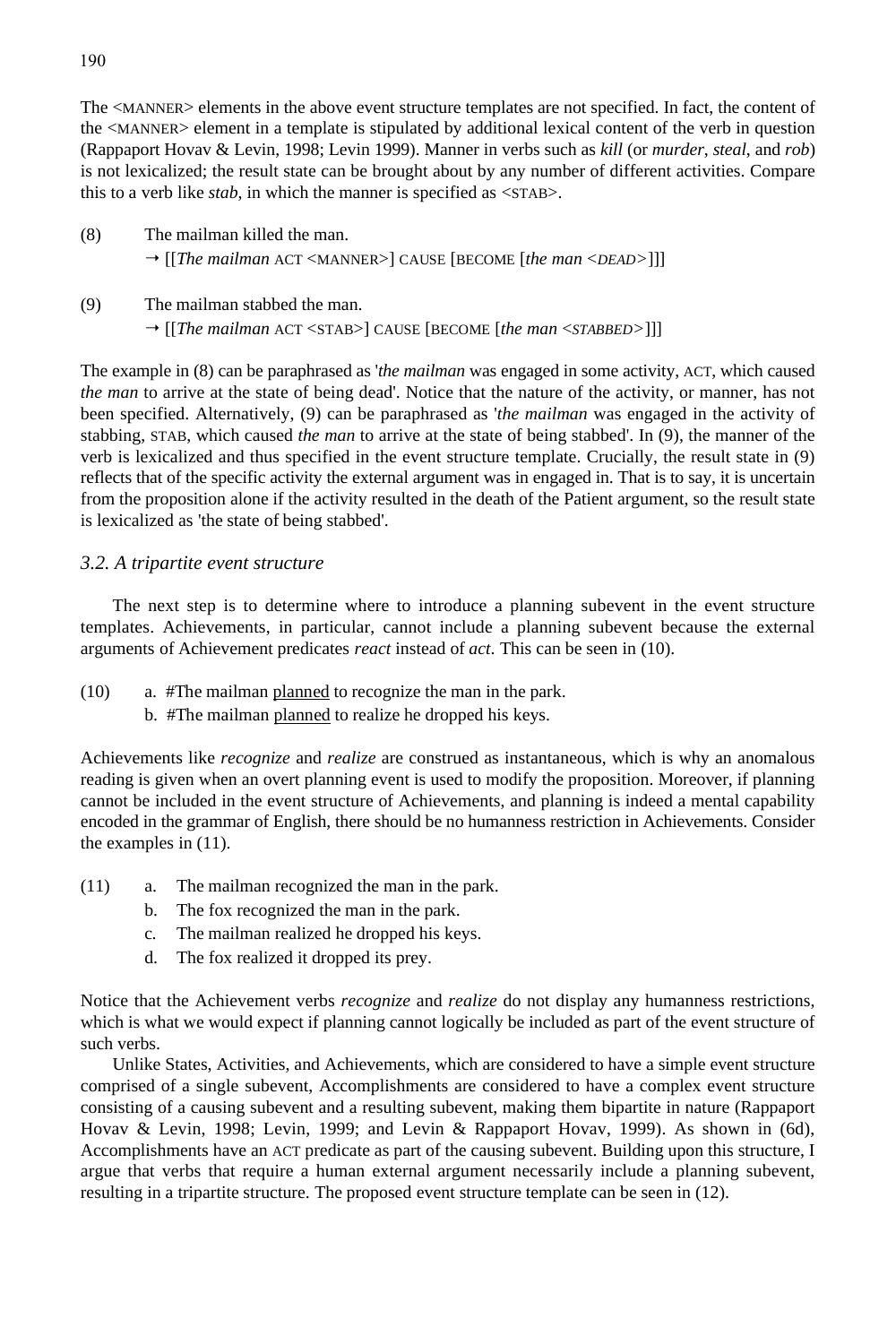#### (12) Proposed Tripartite Event Structure

[*xi* **PLAN**[[*xi* ACT <MANNER>] CAUSE [BECOME [y <*STATE>*]]]]

Circling back around to the two different types of intention proposed in section 2.2., (13) and (14) make explicit the corresponding event structure template for each type.

- (13) INT1: An entity initiates an action with the intention of generating a specific result state. [[*x* ACT <MANNER>] CAUSE [BECOME [y <*STATE>*]]]
- (14) INT2: An entity plans to initiate an action with the intention of generating a specific result state. [*xi* **PLAN**[[*xi* ACT <MANNER>] CAUSE [BECOME [y <*STATE>*]]]]

To summarize, *intention as acting to bring about a result* (INT1) corresponds to the standard Accomplishment event template which is comprised of two subevents, and *intention as planning* (INT2) corresponds to the Planning event template which is comprised of three subevents. I discuss selectional restrictions in relation to these event types in the next section.

#### **4. Selectional restrictions as** *planning*

In the first section of this paper, I showed that verbs of the same lexical class can show differences in selectional restrictions, arguing that anomalous readings were due to a requirement of the verb to select a human external argument. A summary of the results can be seen in Table  $1<sup>7</sup>$ 

|                               | steal | rob | kill | murder |
|-------------------------------|-------|-----|------|--------|
| selects<br>human argument     |       |     |      |        |
| selects<br>non-human argument |       |     |      |        |

Table 1: Summary of selection restrictions

Importantly, *rob* and *murder* must select human external arguments. The selectional restrictions are due to the type of intention that can be attributed to the external argument. Specifically, human entities are grammaticalized as having the capability to create a plan, whereas non-human entities are not.<sup>8</sup> Consequently, the event structure templates corresponding to *rob* and *murder* must include the planning stage, however, *steal* and *kill* can be represented with the bipartite event structure.

- (15) a. The mailman stole the sandwich.
	- [[*the mailman* ACT <MANNER>] CAUSE [BECOME [*the sandwich* <*STOLEN>*]]]
	- b. The fox stole the sandwich. [[*the fox* ACT <MANNER>] CAUSE [BECOME [*the sandwich* <*STOLEN>*]]]
- (16) a. The mailman killed the man.

- [[*the mailman* ACT <MANNER>] CAUSE [BECOME [*the man* <*DEAD>*]]]
- b. The fox killed the man. [[*the fox* ACT <MANNER>] CAUSE [BECOME [*the man* <*DEAD>*]]]

<sup>7</sup> Table 1 is dedicated to Betsy Ritter, who is a huge fan of tables.

<sup>&</sup>lt;sup>8</sup> The discussion presented here takes for granted that there are lexical-semantic consequences to this approach. Future work must include a more detailed account of exactly what the content of a lexical entry is. Levin (1999: 7) assumes that there are two parts to a verb's meaning, (1) its core meaning, i.e. the information that is idiosyncratic to that verb, and (2) its event structure. While on the surface this assumption fits with the current analysis, more investigation needs to be done before any amount of psychological reality can be posited.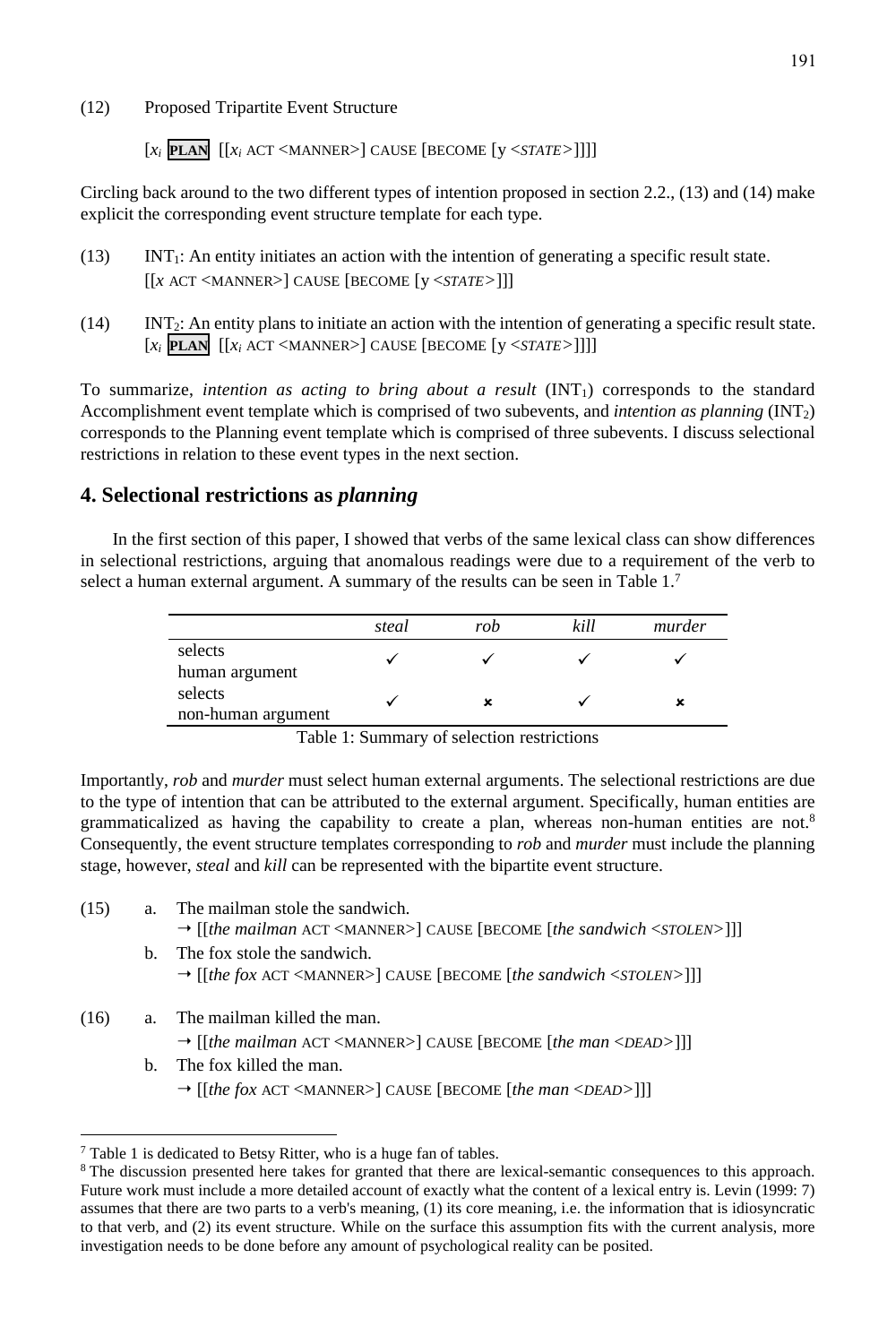- 192
- (17) The mailman robbed the pet store. [*the mailmani* **PLAN**[[*PROi* ACT <MANNER>] CAUSE [BECOME [*the pet store* <*ROBBED>*]]]]
- (18) The mailman murdered the man. [*the mailmani* **PLAN**[[*PROi* ACT <MANNER>] CAUSE [BECOME [*the man* <*DEAD>*]]]]

In (15) and (16), both a human and non-human external argument can be selected, thus both *the mailman* and *the* fox can be represented in the event structure. On the other hand, *rob* and *murder* must select a human external argument, as shown in  $(17)$  and  $(18)$  respectively. The structure in  $(17)$  can be paraphrased as 'the mailman planned for PRO (himself) to initiate an action with the intention of causing the pet store to become robbed', and (18) can be paraphrased as 'the mailman planned for PRO (himself) to initiate an action with the intention of causing the man to become dead'. In (17) and (18), the planner and the actor are the same entity. I will not go into detail about the syntactic consequences of the event structures, but I consider (17) and (18) to be like control structures. That being said, a tripartite event structure with a planning component also accounts for situations in which the planner and the actor are not the same entity. Consider the following examples:

(19) The mailman planned for the chef to rob the pet store. [*the mailman* **PLAN**[[*the chef* ACT <MANNER>] CAUSE [BECOME [*the pet store* 

<*ROBBED>*]]]]

(20) The mailman planned for the chef to murder the man. [*the mailman* **PLAN**[[*the chef* ACT <MANNER>] CAUSE [BECOME [*the man* <*DEAD>*]]]]

The template in (19) can be paraphrased as 'the mailman planned for the chef to initiate an action with the intention of causing the pet store to become robbed', and (20) can be paraphrased as 'the mailman planned for the chef to initiate an action with the intention of causing the man to become dead'. The examples in (19) and (20) show that the restriction on *rob* and *murder* to have external arguments that are grammaticalized with the capability to plan can be satisfied even if the planner and the actor are not the same entity.

Ultimately, the unexpected contrasts summarized in Table 1 can be accounted for by positing that some verbs have a tripartite event structure that is comprised of a planning subevent, a causing subevent, and a resulting subevent.

#### **5. Conclusion**

The arguments outlined in this paper are intended to answer the question: *how is the requirement for a human external argument encoded in the grammar of English?* Approaches to argument selection that rely on theta-role assignment as the primary mechanism fail to account for some restrictions related to humanness in external arguments. I argue that seeking a finer-grained distinction with respect to grammaticalized intention successfully accounts for these restrictions. Specifically, this paper presents a novel approach to dealing with humanness restrictions in argument selection by proposing two different types of intention, *intention as acting to bring about a result* and *intention as planning*, each of which corresponds to a distinct event structure. Building on the assumption that native speakers of English conceptualize human entities as having the teleological capability to create a plan, I provide support for a tripartite event structure which includes a planning subevent. Under this analysis, verbs that are lexicalized with a tripartite event structure must necessarily select human external arguments. The tripartite event structure template I propose builds on the widely-accepted event structure template for Accomplishments. Essentially, my proposed event structure includes a planning subevent, a causing subevent, and a resulting subevent. Through examples, I provide evidence to support my claim that the external argument of some verbs must be a human entity, and that it is possible for the planner (i.e. the argument selected by the PLAN predicate) and the actor (i.e. the argument selected by the ACT predicate) to be the same human entity or different human entities, with consequences for syntactic structure. This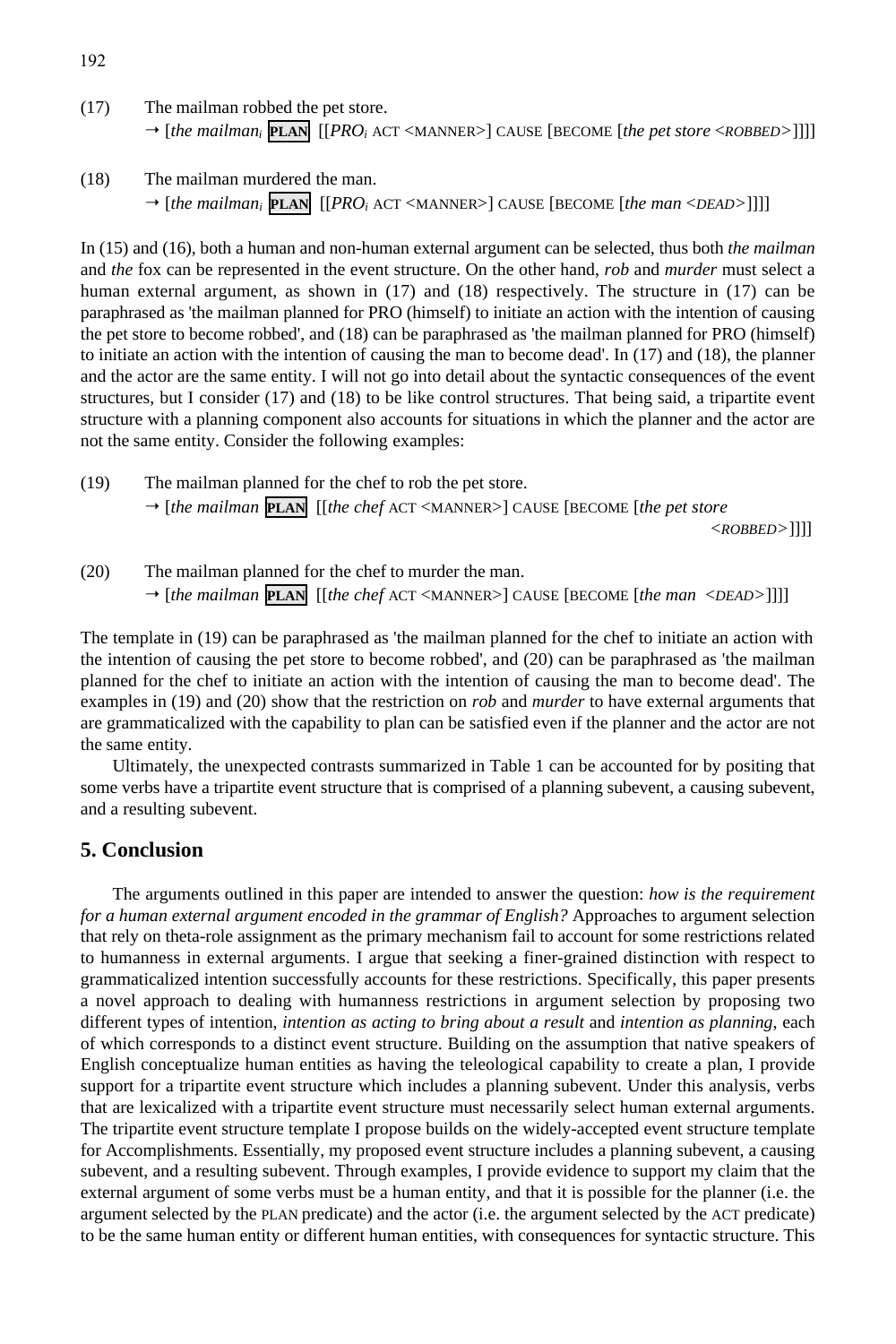work is still in its infancy; given that it exists at the interface of syntax and lexical-semantics, there are many avenues to explore before one could consider this analysis fully developed. Nonetheless, the approach outlined here provides a novel approach to a problem that does not yet have an elegantsolution.

#### **6. Future directions**

One obvious direction for future research is to expand on the selection of verbs included in the analysis. Ideally, the event structure approach should be generalizable to problems with argument selection in other verb classes. Secondly, the discussion of teleological capabilities encoded in grammar should be situated in a discussion of ecology and Theory of Mind to avoid potential biases introduced by exploring the linguistic data in isolation. Furthermore, investigating humanness restrictions crosslinguistically is pertinent. Citing, Levin & Rappaport Hovav 1995, McKoon & Macfarland (2002: 8) point out that event structures are construed very differently across languages. Finally, investigating the concept of humanness from the perspective of gradience is required. In particular, we need to better understand how anthropomorphism interacts with grammar. Empirical data, from corpus studies or acceptability judgment tasks for example, are needed to strengthen the claims and further develop the approach outlined in this paper.

#### **References**

Dowty, David R. (1991). Thematic proto-roles and argument selection. *Language*, 67, 547-619.

- Epley, Nicholas, Waytz, Adam, & Cacioppo, John T. (2007). On seeing human: A three-factor theory of anthropomorphism. *Psychological Review*, 114(4), 864-886.
- Folli, Raffaella, & Harley, Heidi. (2008). Teleology and animacy in external arguments. *Lingua*, 118, 190-202.
- Gallagher, Timothy, J. (2016). Human-animal studies, G.H. Mead, and the question of animal minds. *Society & Animals*, 24(2), 153-171.
- Higginbotham, James. (1997). *Location and causation*. Unpublished manuscript, University of Oxford, Oxford.
- Levin, Beth. (1993). *English verb classes and alternations: A preliminary investigation*. Chicago, IL: The University of Chicago Press.
- Levin, Beth. (1999). Objecthood; An event structure perspective. In S. J. Billings, J. P. Boyle, & A. M. Griffith (Eds.), *Papers from the 35th Regional Meeting of the Chicago Linguistic Society, 1: The Main Session*, 223- 247. Chicago, IL: The Chicago Linguistic Society.
- Levin, Beth, & Rappaport Hovav, Malka. (1995). *Unaccusativity: At the syntax–lexical semantics interface*. Cambridge, MA: MIT Press.
- Levin, Beth, & Rappaport Hovav, Malka. (1999). Two structures for compositionally derived events. *Proceedings of SALT 9,* 199-223. Ithaca, NY: Cornell Linguistics Circle Publications.
- McKoon, Gail, & Macfarland, Talke. (2002). Event templates in the lexical representations of verbs. *Cognitive Psychology*, 45, 1-44.
- Morris, Paul, Fidler, Margaret, & Costall, Alan. (2000). Beyond anecdotes: An empirical study of "anthropomorphism". *Society & Animals*, 8(1), 151-165.
- Rappaport Hovav, Malka, & Levin, Beth. (1998). Building Verb Meanings. In M. Butt and W. Geuder (Eds.), *The Projection of Arguments: Lexical and Compositional Factors,* 97-134. Stanford, CA: CSLI Publications.
- Tenny, Carol. (1994). *Aspectual roles and the syntax-semantics interface*. Dordrecht: Kluwer Academic Publishers.
- Vendler, Zeno. (1957). Verbs and times. *The Philosophical* Review, *66*(2), 143–160.
- Vendler, Zeno. (1967). *Linguistics in Philosophy*. Ithaca, NY: Cornell University Press.